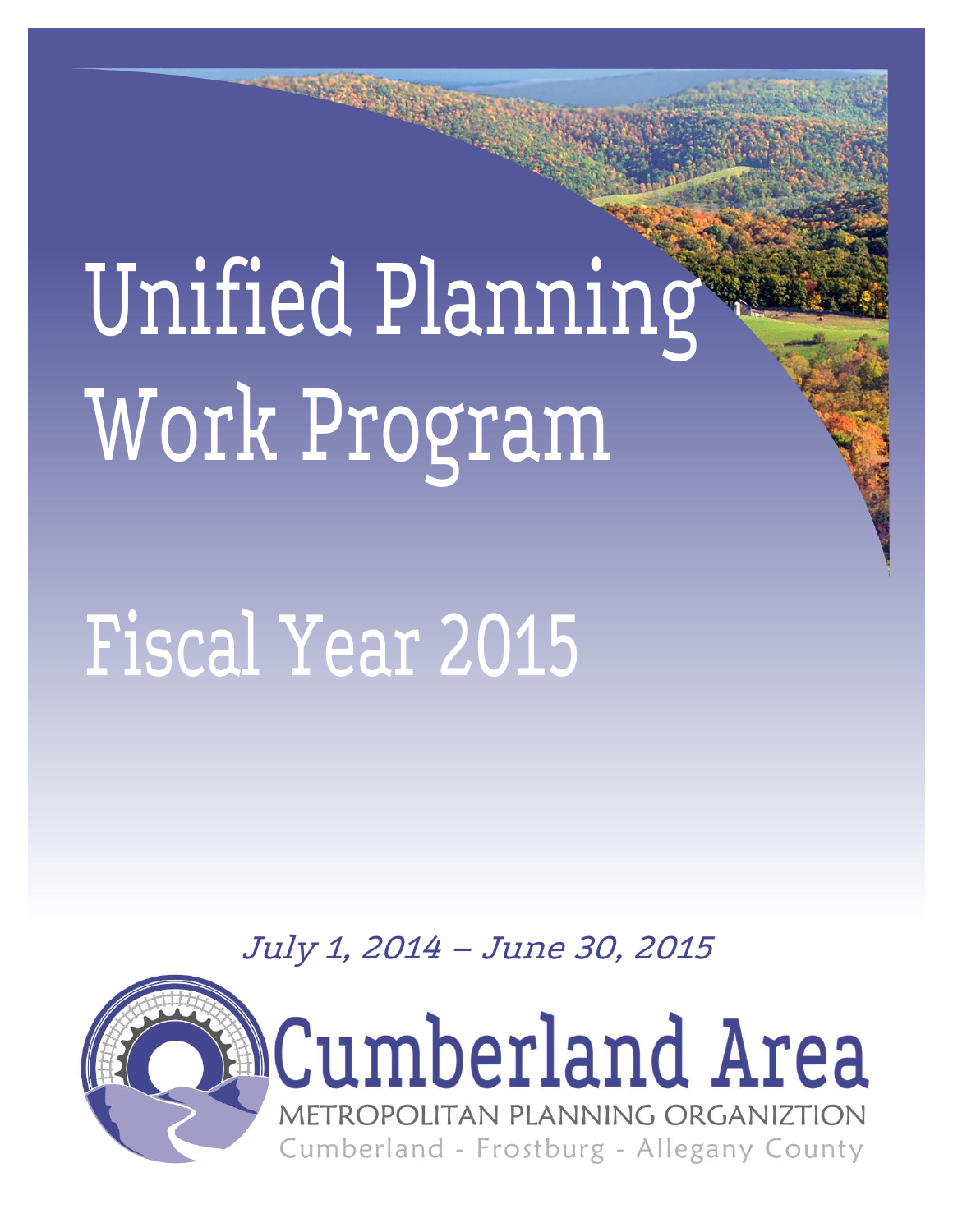## Cumberland Area Metropolitan Planning Organization Website: gov.allconet.org/mpo/

MPO Coordinator: Roy S. Cool email: rcool@allconet.org phone: (301)-876-9552

Transportation Planner: Siera Wigfield email: siera.wigfield@allconet.org phone: (301)-722-6360

Allegany County Office Complex 701 Kelly Road Cumberland, MD 21502-2803

## **Table of Contents**

|      | <b>RESOLUTION</b> |  |
|------|-------------------|--|
| А.   |                   |  |
| В.   |                   |  |
| C.   |                   |  |
| 11.  |                   |  |
| III. |                   |  |
| А.   |                   |  |
|      |                   |  |
| 2.   |                   |  |
| B.   |                   |  |
| 1.   |                   |  |
| 2.   |                   |  |
| 3.   |                   |  |
| 4.   |                   |  |
| 5.   |                   |  |
| 6.   |                   |  |
| 7.   |                   |  |
| 8.   |                   |  |
|      |                   |  |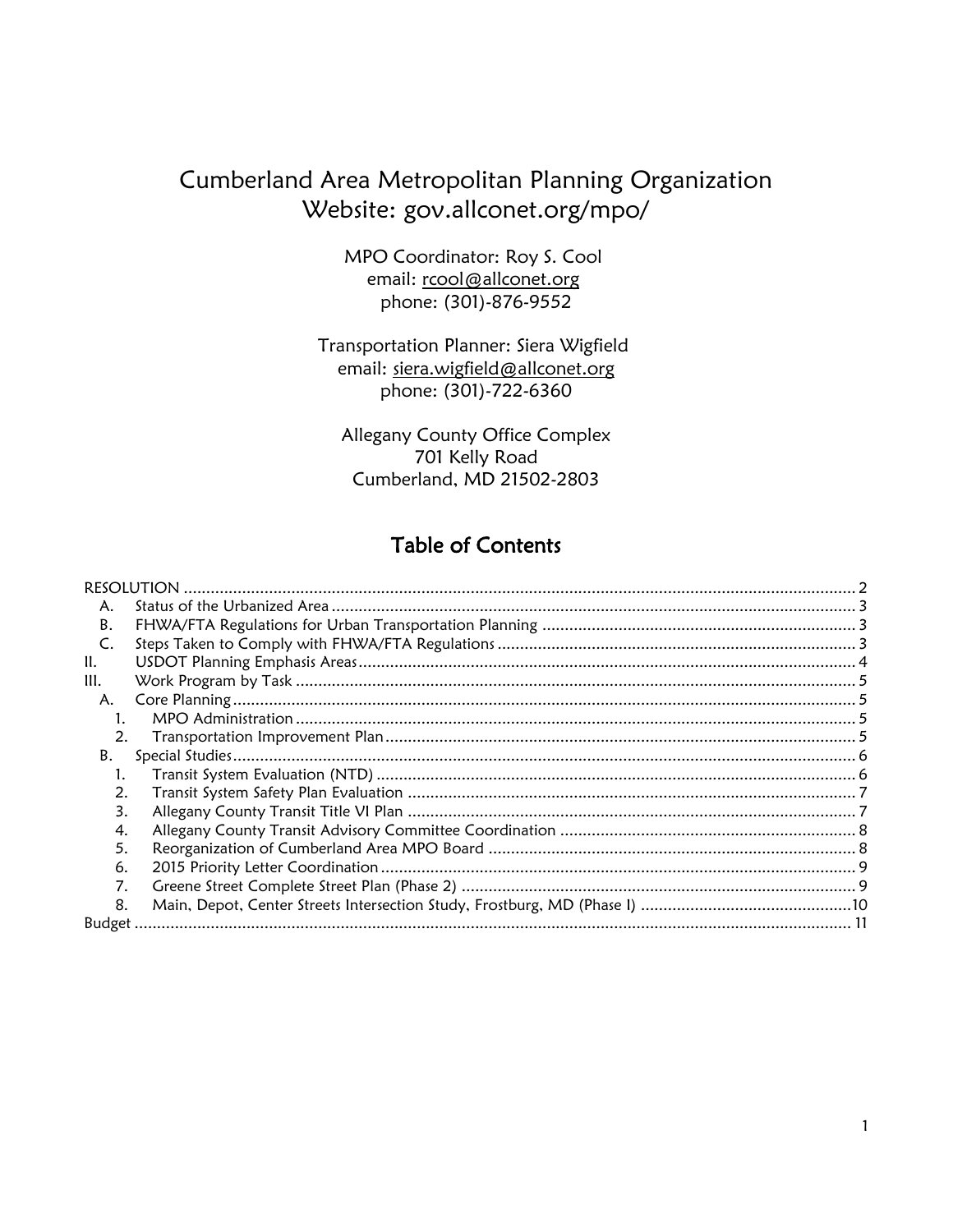## RESOLUTION

#### No. 14-12

<span id="page-2-0"></span>Resolution endorsing the Draft Fiscal Year 2015 Unified Planning Work Program, approving its submission to both the Federal Transit Administration and the Federal Highway Administration.

WHEREAS, the Cumberland Area Metropolitan Planning Organization was established to manage and provide policy direction to the Unified Planning Program in accordance with Federal requirements, and the Allegany County Commissioners have been designated as the Metropolitan Planning Organization for this area as approved by Maryland Governor Harry Hughes on May 17, 1982; and

WHEREAS, the staff of the Maryland Department of Transportation and the Allegany County Department of Community Services, have together prepared a draft work program and budget for Fiscal Year 2015 in compliance with applicable Federal programs and regulations.

NOW, THEREFORE, BE IT RESOLVED that the Allegany County Commissioners acting as the Cumberland Area Metropolitan Planning Organization endorses the Draft Fiscal Year 2015 Unified Planning Work Program; approves its submission to the appropriate Federal agencies, contingent on no significant public comment; and declares its intent to enter into contractual arrangements as necessary to carry out the work, with the understanding that if the work program and budget is revised through negotiations with Federal funding agencies it will be subject to approval by the Cumberland Area Metropolitan Planning Organization.

ADOPTED THIS  $32 \text{ day of }$   $\bigcap (\downarrow \downarrow \vee \qquad .2014$ 

COUNTY COMMISSIONERS OF ALLEGANY COUNTY, MARYLAND

 $\sim$ 

Michael W. McKay, Presiden

\_\_\_\_\_\_\_\_\_\_\_\_\_\_\_\_\_\_\_\_\_\_\_\_\_\_\_\_\_\_\_\_\_

Creade V. Brodie, Jr., Commissioner

 $W$ 

William R. Valentine, Commissioner

**ATTES**  $\sqrt{2\sqrt{2\pi}}$ David A. Eberly

County Administrator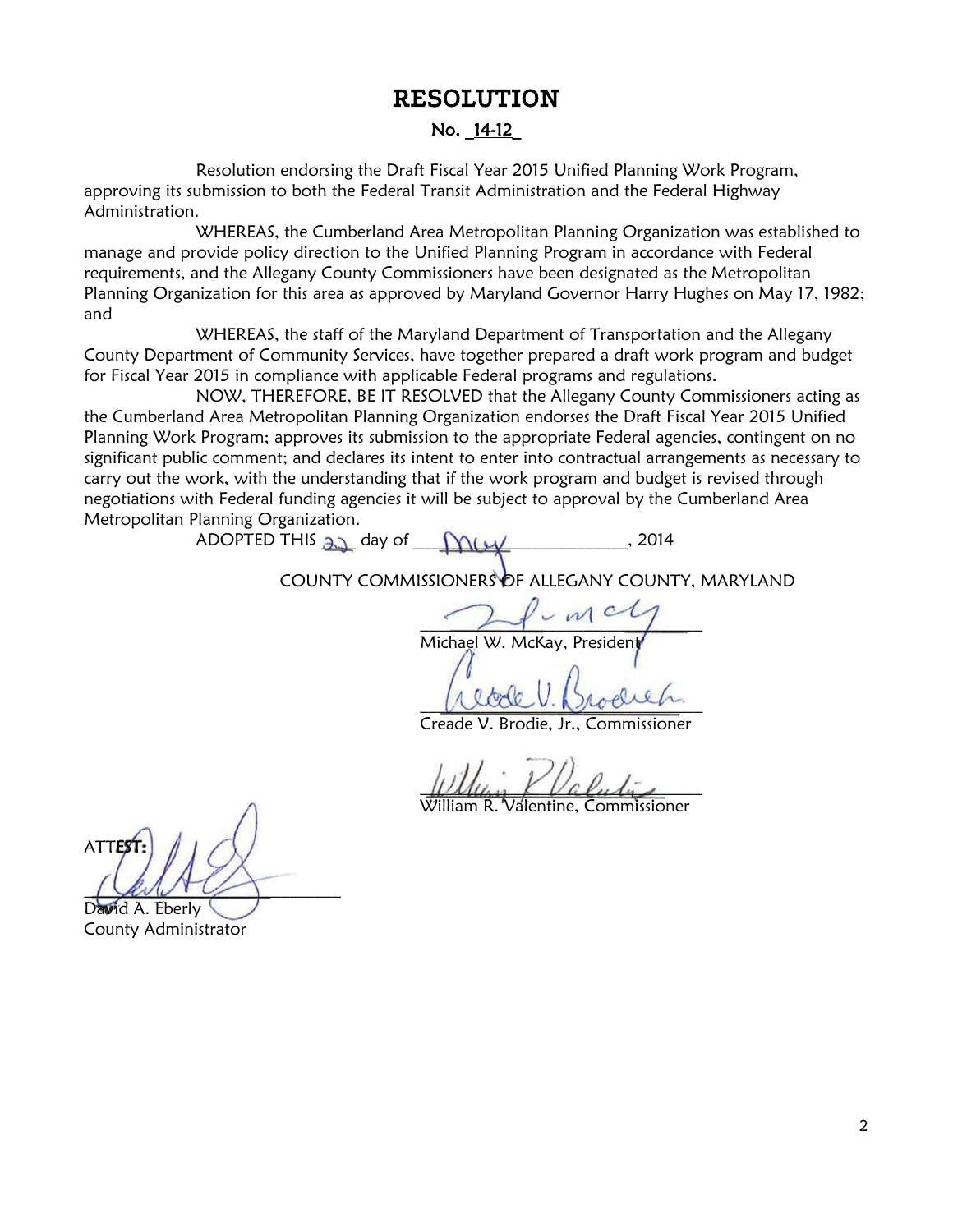<span id="page-3-0"></span>Background and Introduction

## A. Status of the Urbanized Area

The Cumberland Urbanized Area as defined by the U.S. Census in 1980 and 1990 included portions of Allegany County Maryland and Mineral County West Virginia. The Maryland portion included Cumberland and Frostburg and the surrounding areas. The requirement for classification as an urbanized area is a population of at least 50,000. The population of the urbanized area in 1980 was approximately 59,000, and in 1990 it declined to 54,655. In 2000 the population decreased 4.87% to 52,115 and in 2010 the population decreased 0.42% to 51,899.

## <span id="page-3-1"></span>B. FHWA/FTA Regulations for Urban Transportation Planning

Since the 1960's, the federal government has established urban transportation planning requirements in all metropolitan areas, as a prerequisite to the approval of federal funding (23 CFR Part 450 and 49 CFR Part 613). The regulations require a continuing, comprehensive and cooperative (3-C) planning process in all urbanized areas of more than 50,000.

The Federal Highway Administration (FHWA) and the Federal Transit Administration (FTA) of the U.S. Department of Transportation issued amendments effective June 30, 1983 to their existing regulations governing urban transportation planning under FHWA and FTA grant programs. These amendments were partially intended to simplify administration of the planning process for urbanized areas under 200,000 population such as the Cumberland area.

In 1991 the Intermodal Surface Transportation Efficiency Act (ISTEA) was passed. This act revised some of the established regulations and procedures and placed a new emphasis on Metropolitan Planning Organizations. As part of this Act the MPO planning process has been more specifically defined and new planning requirements have been prescribed.

In 1998 the Transportation Equity Act for the  $21<sup>st</sup>$  Century (TEA-21) was passed continuing the initiatives of the 1991 Act, and adding several new provisions and programs.

In 2005 the Safe Accountable, Flexible, Efficient Transportation Equity Act: A Legacy for Users (SAFETEA-LU) was passed. This Act which provides for the Country's largest surface transportation investment ever retained most of the planning provisions of the previous legislation and added several new metropolitan transportation planning requirements.

## <span id="page-3-2"></span>C. Steps Taken to Comply with FHWA/FTA Regulations

The Allegany County Commissioners, acting as the Cumberland Area Metropolitan Planning Organization (MPO), annually approve and amend as appropriate the Transportation Improvement Program as required by U.S. DOT, to be eligible to receive funding for the region's transportation projects.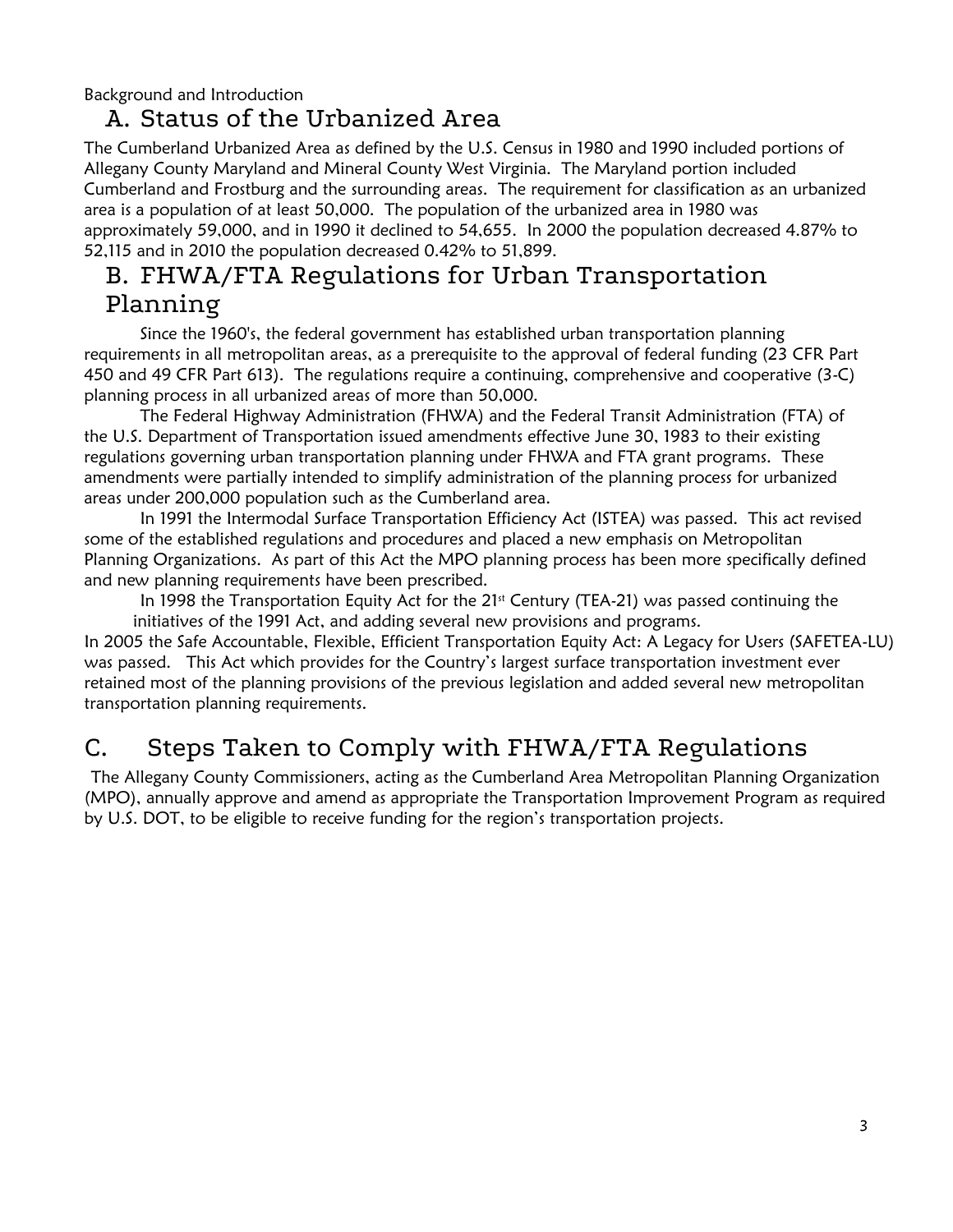# <span id="page-4-0"></span>II. USDOT Planning Emphasis Areas

USDOT has recently published circular on Planning Emphasis Areas (PEAs). The PEAs are topical areas that USDOT wants to place emphasis on as the MPOs and State DOTs develop their respective planning work programs. The PEAs for Federal FY 2015 include:

#### Map-21 Implementation

*Transition to Performance Based Planning and Programming.* 

#### Models of Regional Planning Cooperation

 *Promote cooperation and coordination across MPO boundaries and across State boundaries here appropriate to ensure a regional approach to transportation planning.* 

#### Ladders of Opportunity

Access to essential services – as part of the transportation planning process, identify transportation connectivity gaps in access and essential services.

CAMPO has developed tasks in this FY2015 UPWP that address each of the PEAs as shown in the table below. A detailed description of each task is included under each task heading of this document.

| <b>Planning Emphasis Area</b>                                                                                                                                                                                         | <b>CAMPO Task</b>                                                          |
|-----------------------------------------------------------------------------------------------------------------------------------------------------------------------------------------------------------------------|----------------------------------------------------------------------------|
| Map-21 Implementation                                                                                                                                                                                                 | Transit System Evaluation                                                  |
| Transition to Performance Based Planning and                                                                                                                                                                          | Transit Safety Plan Evaluation                                             |
| Programming.                                                                                                                                                                                                          | Greene Street Complete Street Plan (Phase 1)                               |
|                                                                                                                                                                                                                       | Main, Depot, Center Streets Intersection Study                             |
| Models of Regional Planning Cooperation<br>Promote cooperation and coordination across<br>MPO boundaries and across State boundaries<br>here appropriate to ensure a regional approach<br>to transportation planning. | Reorganization of Cumberland Area MPO<br>2015 Priority Letter Coordination |
| Ladders of Opportunity<br>Access to essential services $-$ as part of the<br>transportation planning process, identify<br>transportation connectivity gaps in access and<br>essential services.                       | Transit Title VI Plan<br>Transit Advisory Committee Coordination           |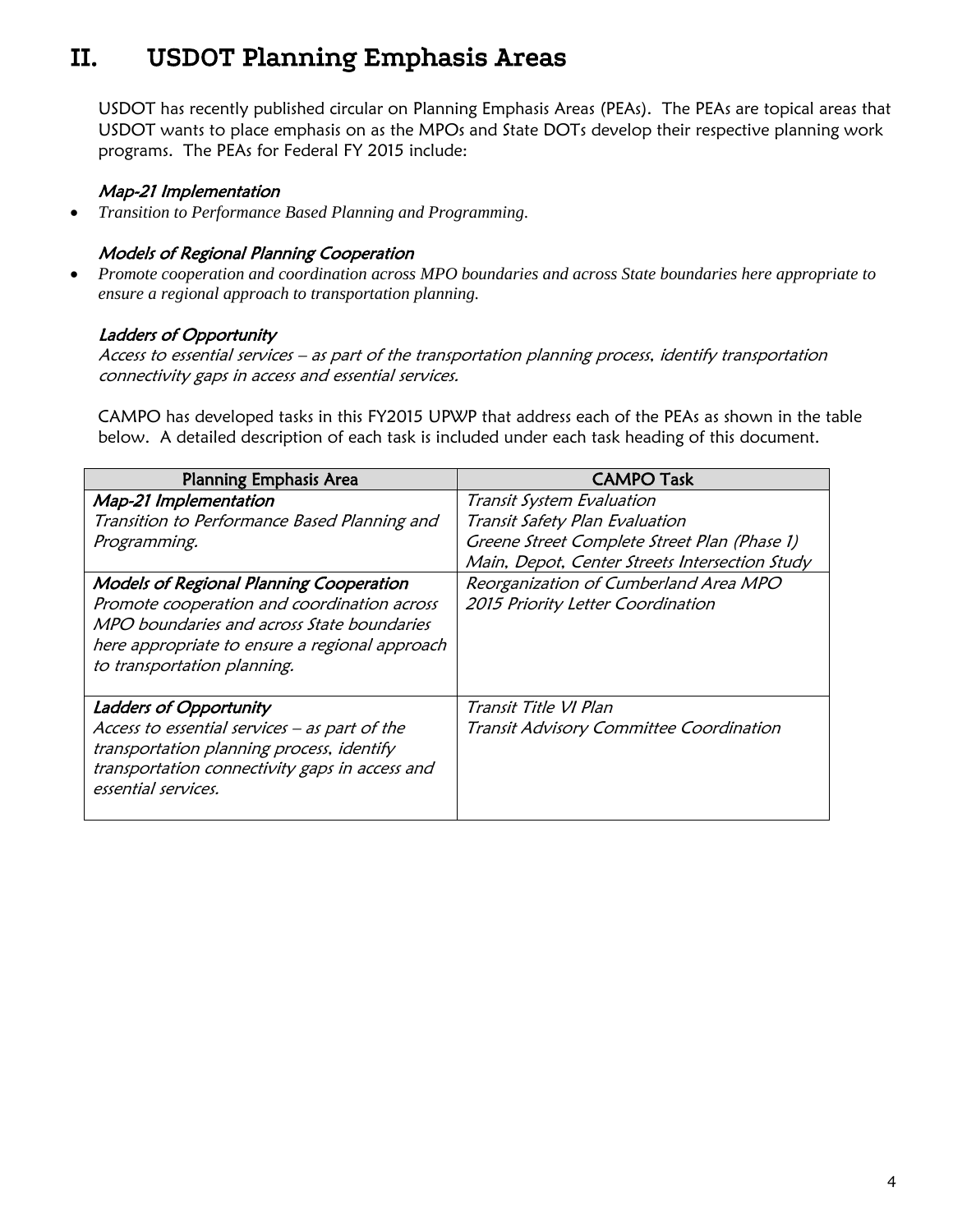# <span id="page-5-0"></span>III. Work Program by Task

# <span id="page-5-1"></span>A. Core Planning

## <span id="page-5-2"></span>**1. MPO Administration**

## **Objective**

This is a continuing task and includes all necessary coordination and administration associated the performance of the urban transportation planning process through this Unified Planning Work Program. Included in this activity is the coordination between federal, state, county and municipal levels of government by the MPO.

## **Previous Work**

Ongoing task.

## **Methodology**

- Participation in and attendance at meetings of the Association of Metropolitan Planning Organizations.
- Development of the FY 2014 Unified Planning Work Program.

## **End Product**

FY 2015 Unified Planning Work Program

| Participating Agencies                         | Funding                                     |                                                 |
|------------------------------------------------|---------------------------------------------|-------------------------------------------------|
| Cumberland Area MPO & MDOT<br>Project Schedule | <b>FHWA</b><br>FTA<br><b>MDOT</b><br>County | \$12,350.00<br>2,850.00<br>1,900.00<br>1,900.00 |
| Ongoing                                        | Total                                       | \$19,000.00                                     |

## <span id="page-5-3"></span>2. **Transportation Improvement Plan**

## **Objective**

To develop the Cumberland Urbanized Area Transportation Improvement Program (TIP) for FY 2015-FY 2018 as specified by the Federal urban transportation planning requirements.

## **Previous Work**

FY 2012 – FY 2015 Transportation Improvement Program

## **Methodology**

Compile a comprehensive list of federally funded transportation improvements recommended for implementation during the 4 year program period. The document will represent the region's transportation priorities and include realistic financially constrained cost estimates.

In addition to the sub-tasks mentioned above this task includes the day-to-day operation of the MPO including but not limited to compliance with requests for data and the preparation of presentations to the MPO policy body (The Allegany County Commissioners).

## **End Product**

FY 2015 – FY 2018 Cumberland Area Transportation Improvement Program

| Participating Agencies     | Funding     |          |
|----------------------------|-------------|----------|
| Cumberland Area MPO & MDOT | <b>FHWA</b> | 1,650.00 |
| Project Schedule           | <b>FTA</b>  | 750.00   |
|                            | <b>MDOT</b> | 300.00   |
| Ongoing                    | County      | 300.00   |
|                            | Total       | 3,000.00 |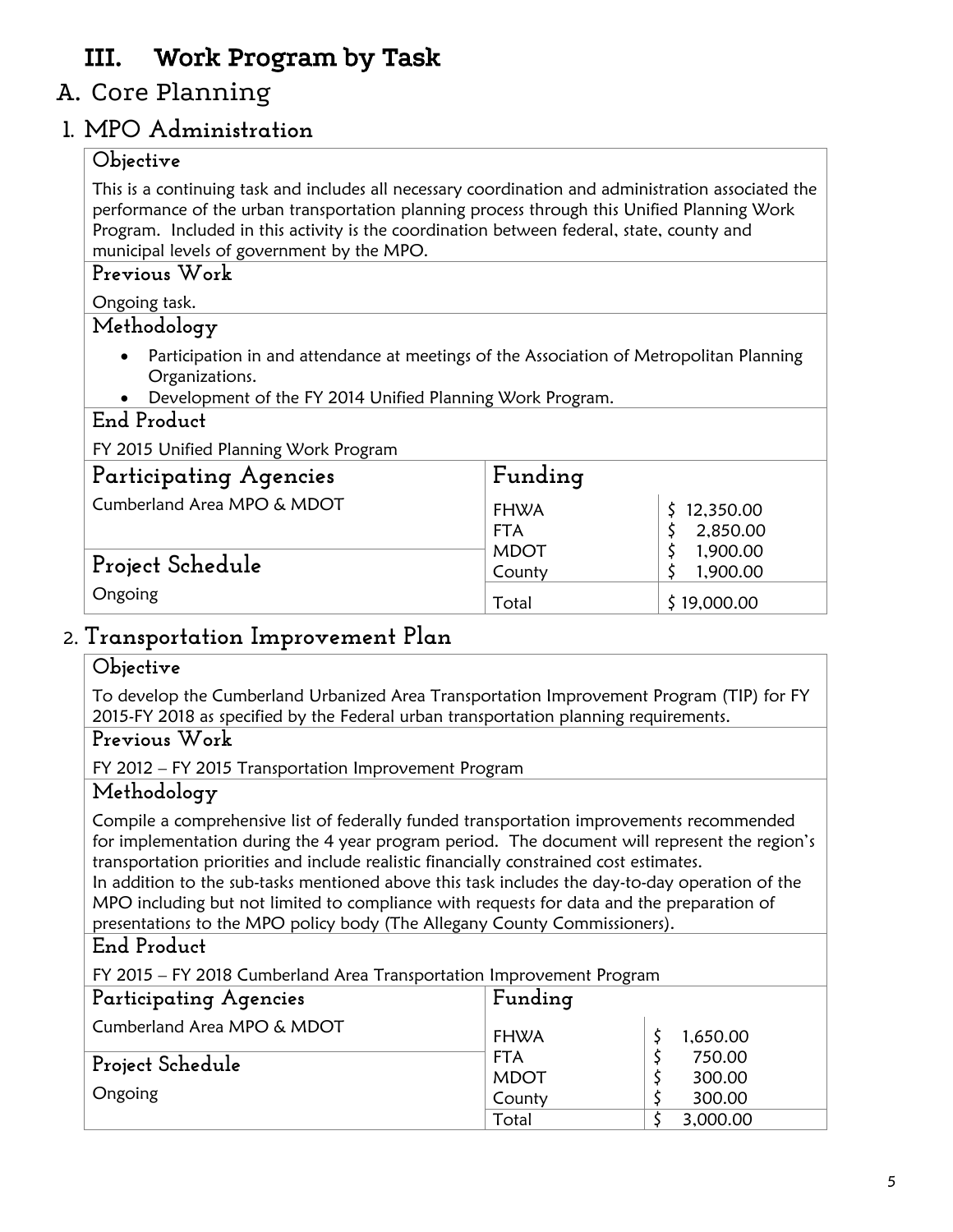# <span id="page-6-0"></span>B. Special Studies

# <span id="page-6-1"></span>1.**Transit System Evaluation (NTD)**

## **Objective**

To assemble data that meets the standards set by the Federal Transit Administration (FTA) for use in the National Transit Database on ridership, mileage and other characteristics of the Allegany County Transit System within the Cumberland Urbanized Area.

## **Previous Work**

Previously limited statistical data was collected and tabulated. This task will formalize and refine the collection, tabulation, storage and analysis of the transit system statistical data.

## **Methodology**

- Evaluate the format for the collection and analysis of data that was used in FY 2013. Revise collection and analysis tools as appropriate.
- Various service indicators of performance will be considered and data will be collected including ridership by route and time of day, vehicle route miles traveled, total vehicle miles, hours of operation, cost per route mile, revenue by route and other data.

## **End Product**

Statistical reports to support the National Transit Database Annual Report and to serve as a basis for service evaluation and route planning. This is an ongoing task.

| Participating Agencies | Funding     |             |
|------------------------|-------------|-------------|
| Cumberland Area MPO    | <b>FHWA</b> | $- -$       |
|                        | <b>FTA</b>  | \$13,528.00 |
| Project Schedule       | <b>MDOT</b> | 1,691.00    |
| Ongoing                | County      | 1,691.00    |
|                        | Total       | \$16,910.00 |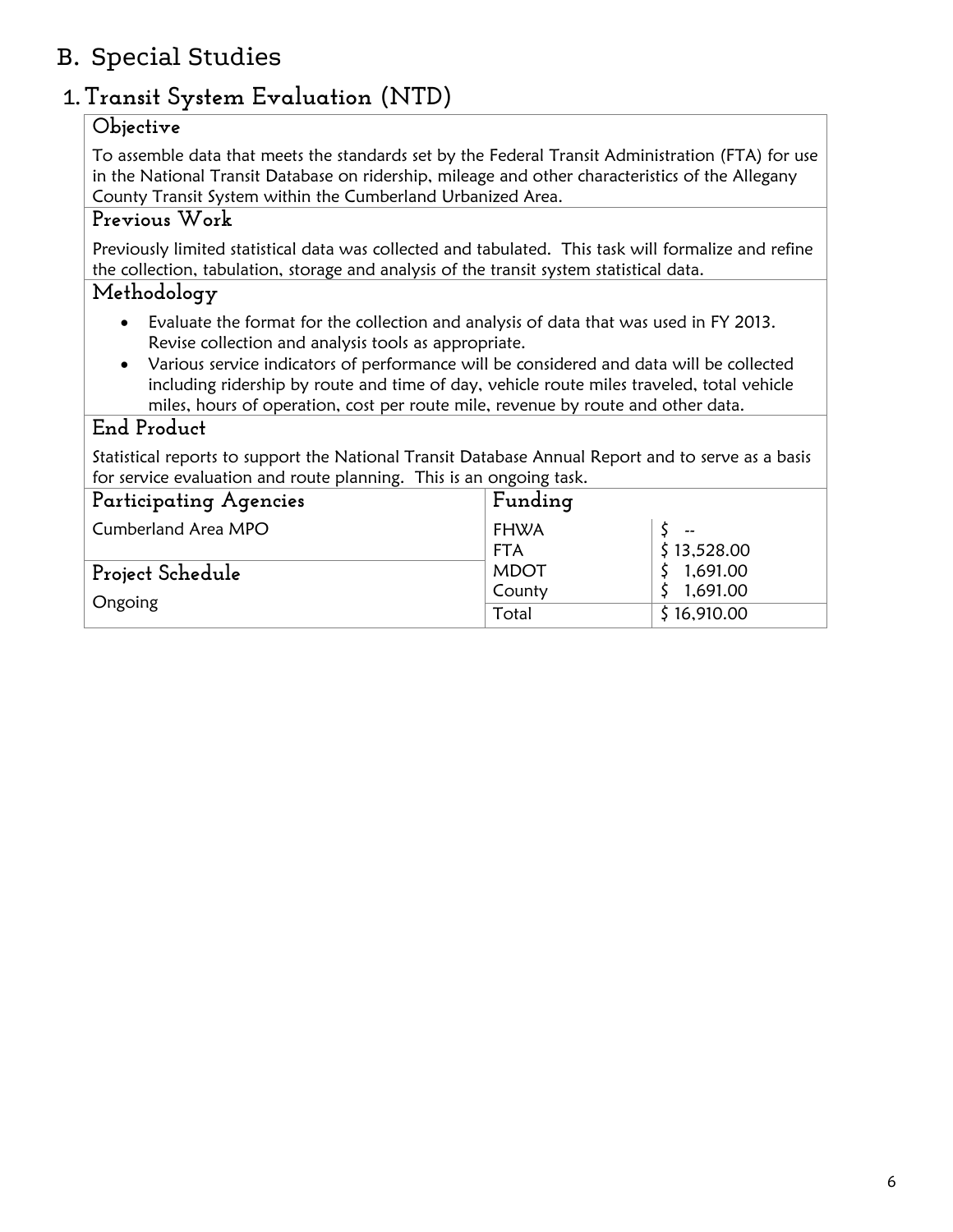## <span id="page-7-0"></span>**2. Transit System Safety Plan Evaluation**

### **Objective**

A task in the FY 2014 Cumberland Urbanized Area Unified Planning Work Program provided for the updating of the Transit System Safety Plan to address the additions that were made to the system using ARRA and other capital funding. The plan update will be completed by the end of FY 2014. The purpose of this task is to complete a preliminary evaluation and assessment of the actions taken based on the recommendations from the FY 2014 update.

## **Previous Work**

The September 2006 Transit System Safety, Security and Emergency Preparedness Plan, and the annual updates.

## **Methodology**

The consultant that developed the Transit System Safety Plan will assess and evaluate the effectiveness of the recommendations that have been implemented as a result of the plan. Findings will be documented and if necessary modifications to the actions and improvements will be proposed.

#### **End Product**

A report that evaluates the effectiveness of the Allegany County Transit System Updated Safety Plan.

| Participating Agencies              | Funding                   |                    |
|-------------------------------------|---------------------------|--------------------|
| Cumberland Area MPO and Consultants | <b>FHWA</b><br><b>FTA</b> | $\sim$<br>3,200.00 |
| Project Schedule                    | <b>MDOT</b>               | 400.00             |
| Ongoing                             | County                    | 400.00             |
|                                     | Total                     | 4,000.00           |

## <span id="page-7-1"></span>**3. Allegany County Transit Title VI Plan**

## **Objective**

The Maryland Transit Administration requires all Locally Operated Transits to have a Title VI Plan. Allegany County Transit's manual was last updated in February 2012. In October 2012 the FTA released an updated Title VI Circular (4702.1B). Using this new guidance Allegany County Transit staff will rework their Title VI plan to comply with the newest regulations.

#### **Previous Work**

The Allegany County Transit February 2012 Title VI Plan.

## **Methodology**

The MPO planners and Transit Staff will review the current plan and the Title VI Circular 4702.1B. The finished plan will be sent to Maryland Transit Administration's Office of Fair Practices for review and to verify compliance.

## **End Product**

An updated Allegany County Transit Title VI Plan.

| Participating Agencies     | Funding                   |                   |
|----------------------------|---------------------------|-------------------|
| <b>Cumberland Area MPO</b> | <b>FHWA</b><br><b>FTA</b> | $- -$<br>3,200.00 |
| Project Schedule           | <b>MDOT</b>               | 400.00            |
| January 30, 2015           | County                    | 400.00            |
|                            | Total                     | 4,000.00          |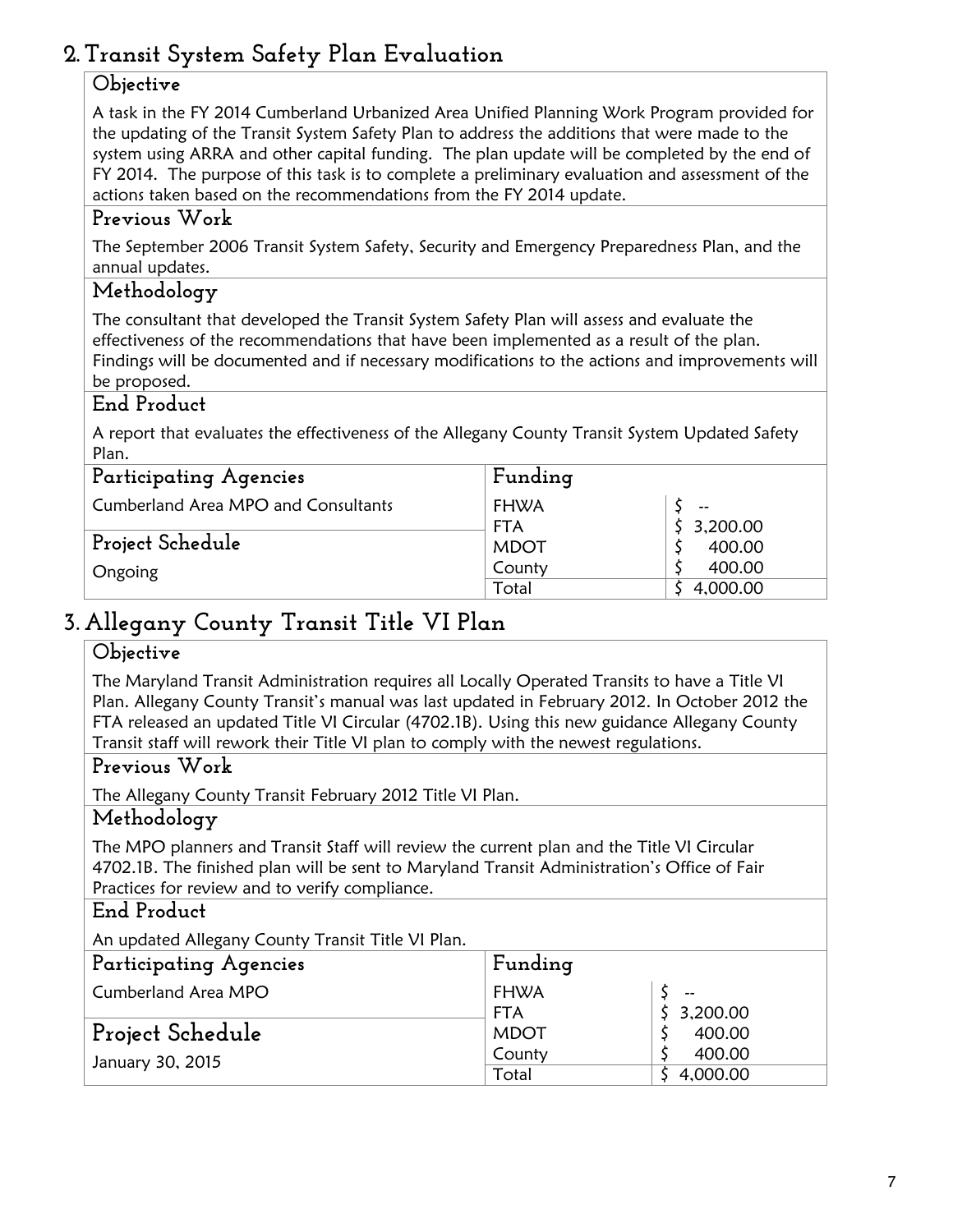## <span id="page-8-0"></span>**4. Allegany County Transit Advisory Committee Coordination**

### **Objective** The Maryland Transit Administration requires all Locally Operated Transits to have a Transit Advisory Committee (TAC). The Cumberland MPO staff will organize and hold bi-annual meetings with the TAC to discuss and resolve transit related issues in the area. **Previous Work** 2012 Allegany County Transit Development Plan **Methodology** The MPO staff will organize and hold bi-annual meetings with Transit Advisory Committee. **End Product**

Transit Advisory Committee meetings, with minutes and sign in sheets.

| Participating Agencies     | Funding     |          |
|----------------------------|-------------|----------|
| <b>Cumberland Area MPO</b> | <b>FHWA</b> | $- - -$  |
|                            | <b>FTA</b>  | 800.00   |
| Project Schedule           | <b>MDOT</b> | 100.00   |
| Ongoing                    | County      | 100.00   |
|                            | Total       | 1,500.00 |

# <span id="page-8-1"></span>**5. Reorganization of Cumberland Area MPO Board**

## **Objective**

The Board of County Commissioners of Allegany County was designated as the Metropolitan Planning Organization (MPO) for the Cumberland Urbanized Area in 1982. At the request of the Federal Highway Administration the designation was reaffirmed in 2012. This task will assess and evaluate the existing organizational structure of the MPO and based on this assessment possibly prescribe a restructuring of the MPO Board and establishment of a formal Technical Advisory Committee.

## **Previous Work**

None

## **Methodology**

-Review legislation and federal guidance regarding MPO structure

-Research similarly sized multi-state MPO structures

-Propose MPO structure and meeting schedule

-Determine what procedures and documents will be required to facilitate MPO organizational revisions

## **End Product**

-A new Cumberland Urbanized Area MPO Structure

| Participating Agencies              | Funding     |            |  |
|-------------------------------------|-------------|------------|--|
| Cumberland Area MPO, MDOT and Local | <b>FHWA</b> | \$7,200.00 |  |
| Municipalities                      | <b>FTA</b>  | $- -$      |  |
| Project Schedule                    | <b>MDOT</b> | 900.00     |  |
|                                     | County      | 900.00     |  |
| Ongoing                             | Total       | 9,000.00   |  |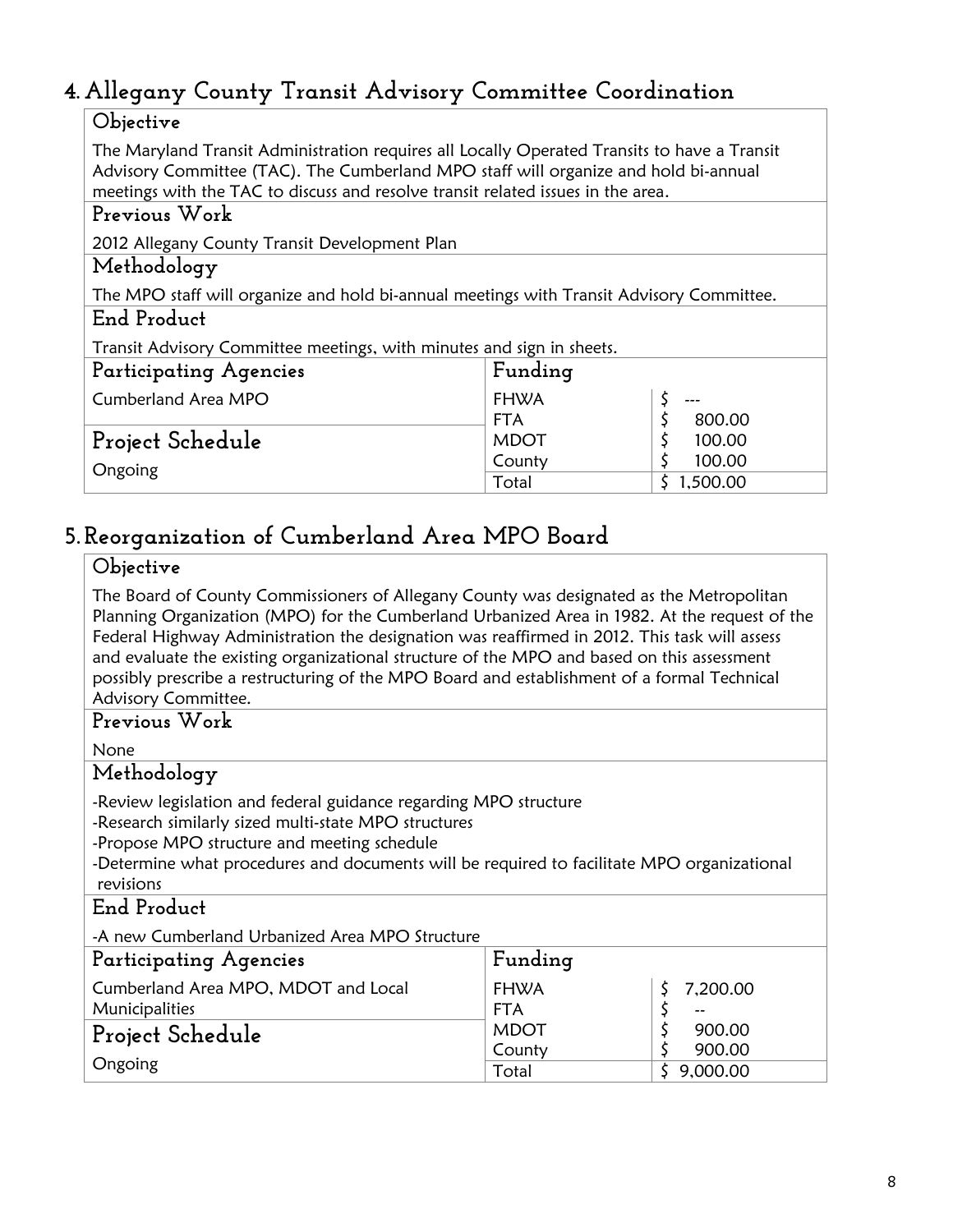## <span id="page-9-0"></span>**6. 2015 Priority Letter Coordination**

#### **Objective**

Allegany County is required to coordinate with the local jurisdictions when requesting projects for Maryland Department of Transportation to consider on Consolidated Transportation Plan. The MPO staff will assist Allegany County in coordinating and compiling the projects for the priority letter.

## **Previous Work** Transportation Improvement Program, Long Range Transportation Plan.

#### **Methodology**

- Review the prior year's priority letter submission.
- Meet with the county and the local jurisdictions to begin selecting projects, in December 2014.
- As local jurisdictions for projects by February 1, 2015.
- Meet again with local jurisdictions to decide upon priority project order, before March 1, 2015.
- Share priority letter with State Delegates, County Commissioners, and Local mayors, and request their support.

## **End Product**

The 2015 Priority Letter to the Maryland Secretary of Transportation for Allegany County and the local jurisdictions.

| Participating Agencies                                                                                                                                                                                               | Funding                                                     |                                                       |
|----------------------------------------------------------------------------------------------------------------------------------------------------------------------------------------------------------------------|-------------------------------------------------------------|-------------------------------------------------------|
| Cumberland Area MPO, Allegany County, City of<br>Cumberland, City of Frostburg, Town of Midland, Town<br>of Barton, Town of Lonaconing, Town of Luke and<br>Town of Westernport<br>Project Schedule<br>April 1, 2015 | <b>FHWA</b><br><b>FTA</b><br><b>MDOT</b><br>County<br>Total | \$7,769.60<br>$- -$<br>971.20<br>971.20<br>\$9,712.00 |

# <span id="page-9-1"></span>**7. Greene Street Complete Street Plan (Phase 2)**

#### **Objective**

This important City road was formally US Route 220 and prior to that it was part of the National Road. Greene Street is in need of significant rehabilitation to handle the traffic on this West Side arterial street.

The complete street plan for Greene Street will provide recommendations that will seek to establish a more efficient multi-modal transportation along Greene Street from the Baltimore Street bridge to the Interstate 68 interchange. The plan will consider on-street parking, transit services, bicycle accommodation and streetscape environment.

The project will include recommended plans and visualizations for to prepare for future street improvement engineering and construction funds.

### **Previous Work**

2011 Traffic Signal Study for Cumberland Maryland

2008 Cumberland Trails and Bikeways Master Plan

## **Methodology**

Given the mix of land uses along this street, the on-street parking will be analyzed and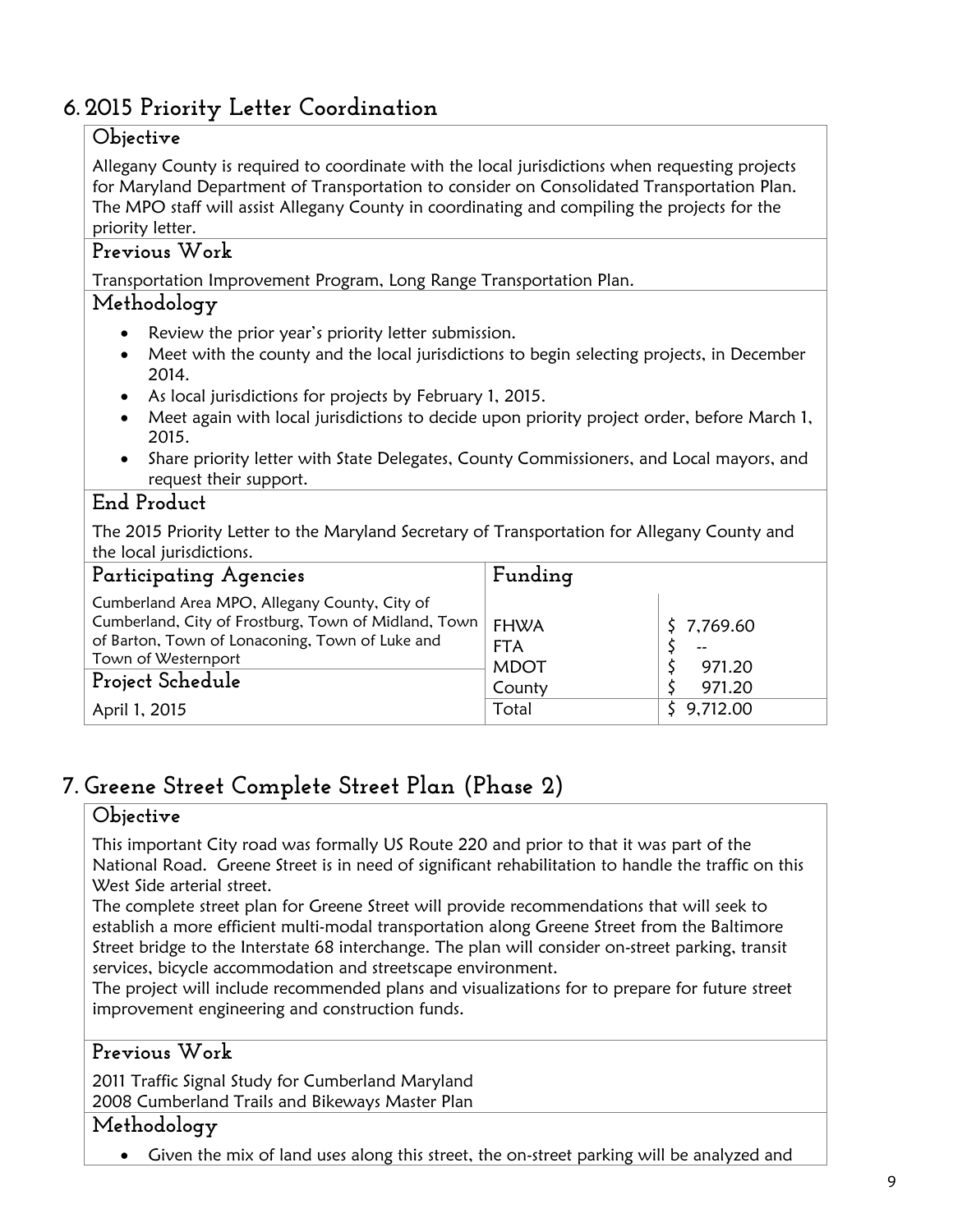suggested for modification as appropriate.

- Traffic operations analyses along the corridor, particularly focused on bicycle and pedestrian movements will be included as part of this corridor study.
- Additional multi-modal work activities associated with this project may also include an examination of the number of existing transit stops along the corridor and the possibility of consolidating the number of stops.
- This project is seen as a continuation of the City of Cumberland's Trails and Bikeways Master.
- Recommend landscaping, street furniture, and other physical elements to create a unique personality and capture a sense of public space and reflect local culture and history.
- This project will be spread across FY 2014 and FY2015

## **End Product**

A final document that outlines the conditions, needs and recommendations for the corridor.

| Participating Agencies                    | Funding     |             |
|-------------------------------------------|-------------|-------------|
| Cumberland Area MPO, City of Cumberland & | <b>FHWA</b> | \$23,200.00 |
| Consultant(s)                             | <b>FTA</b>  | $- -$       |
| Project Schedule                          | <b>MDOT</b> | 2,900.00    |
| June 2015                                 | County      | 2,900.00    |
|                                           | Total       | \$29,000.00 |

# <span id="page-10-0"></span>**8. Main, Depot, Center Streets Intersection Study, Frostburg, MD (Phase I)**

## **Objective**

Traffic flow in this area of Main Street has been a point of concern for some time. Center Street which enters Main is the primary route from Frostburg State University to the downtown business district. Right hand turns to travel West on Main from Center can be made more difficult by delivery trucks being parked in front of businesses restricting the view of traffic. Depot Street enters Main on the opposite side and slightly further West than Center. Depot Street accesses points in the County as well as the Great Allegheny Passage trailhead and the Western Maryland Scenic Railroad turntable. Traffic turning East onto Main from Depot crosses the path of West turning traffic from Center. Entrances to Fatboy's Restaurant and 7-11 convenience store also complicate this area. Pedestrians traffic especially visitors of the Western Maryland Scenic Railroad often try to cross Main Street in the vicinity. Bikers trying to access the Great Allegheny Passage trail also cross Main Street in this area. Phase I will be procuring a consultant on this project.

## **Previous Work**

No recent studies have been conducted in the area.

## **Methodology**

- Improve safety for pedestrians crossing Main Street
- Improve traffic flow from Center and Depot streets onto Main
- Involve all interested parties including SHA, businesses, and general public in the process

## **End Product**

- Perform traffic study to determine existing conditions and level of service
- Provide recommendations based on observations including a conceptual plan

| Participating Agencies                                                                                                                      | Funding                                            |                                         |
|---------------------------------------------------------------------------------------------------------------------------------------------|----------------------------------------------------|-----------------------------------------|
| Cumberland Area MPO, City of Frostburg,<br>Frostburg State University, State Highway<br>Administration, and Consultants<br>Project Schedule | <b>FHWA</b><br><b>FTA</b><br><b>MDOT</b><br>County | \$1,600.00<br>$- -$<br>200.00<br>200.00 |
| December 2016                                                                                                                               | Total                                              | \$2,000.00                              |